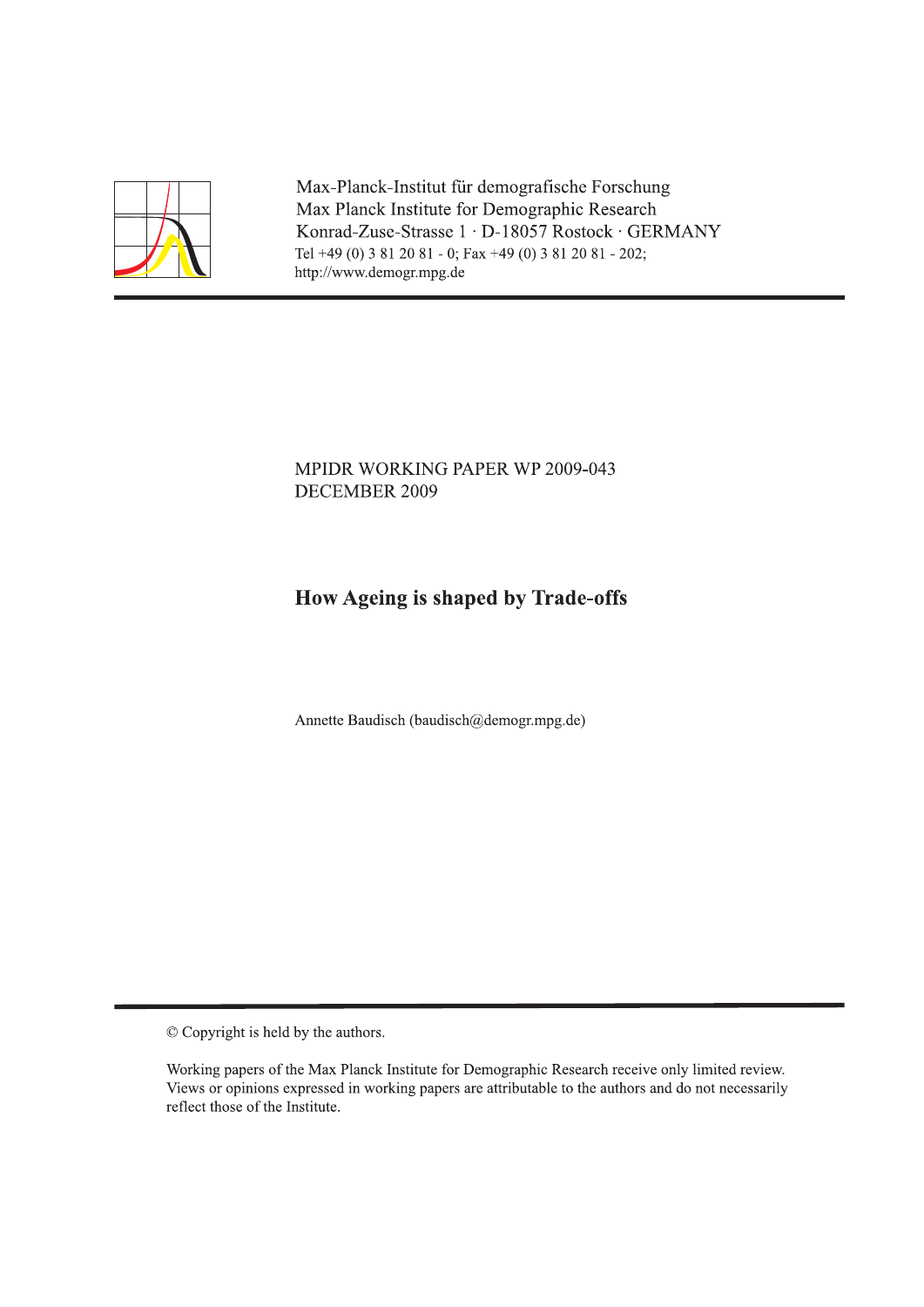# **How Ageing is shaped by Trade-offs**

by Annette Baudisch, 2009

**The evolution of different life history strategies and thus different ageing patterns essentially depends on the nature of the underlying trade-offs between survival and reproduction. To fully comprehend ageing, we need to understand these trade-offs.** 

**Keywords**: ageing, senescence, trade-offs, survival, reproduction

#### *Ageing and Senescence*

*"It is a curious thing that there is no word in the English language that stands for the mere increase of years: that is, for ageing silenced of its overtones of increasing deterioration and decay. … We obviously need a word for mere ageing, and I propose to use 'ageing' itself for just that purpose. 'Ageing' hereafter stands for mere ageing, and has no other innuendo. I shall use the word 'senescence' to mean ageing accompanied by that decline of bodily faculties and sensibilities and energies which ageing colloquially entails. "* This quotation, from the seminal paper on the evolution of senescence by Sir Peter Medawar in  $1952<sup>1</sup>$ , highlights the deeply rooted association of ageing with deterioration. In this paper, I will use the terms 'ageing' vs. 'senescence' following Medawar's distinction.

The compound effects of age-specific change occurring both on the physiological and the genetic level are reflected in an organism's age-patterns of mortality and fertility. These patterns of ageing can be qualitatively different mortality and fertility could be (in various combinations) increasing, decreasing or constant (see  $2$ , Chapter 1). Thus, ageing can be associated with deterioration, maintenance or improvement with age. Senescence, in contrast, is only associated with patterns that correspond to deterioration and decay, i.e. increasing mortality and/or decreasing fertility over adult ages. One could speak of mortality-senescence or fertility-senescence each by itself. As a simple working definition, the term senescence is conventionally<sup>3</sup> used to refer to mortality-senescence, a convention I will follow in this paper.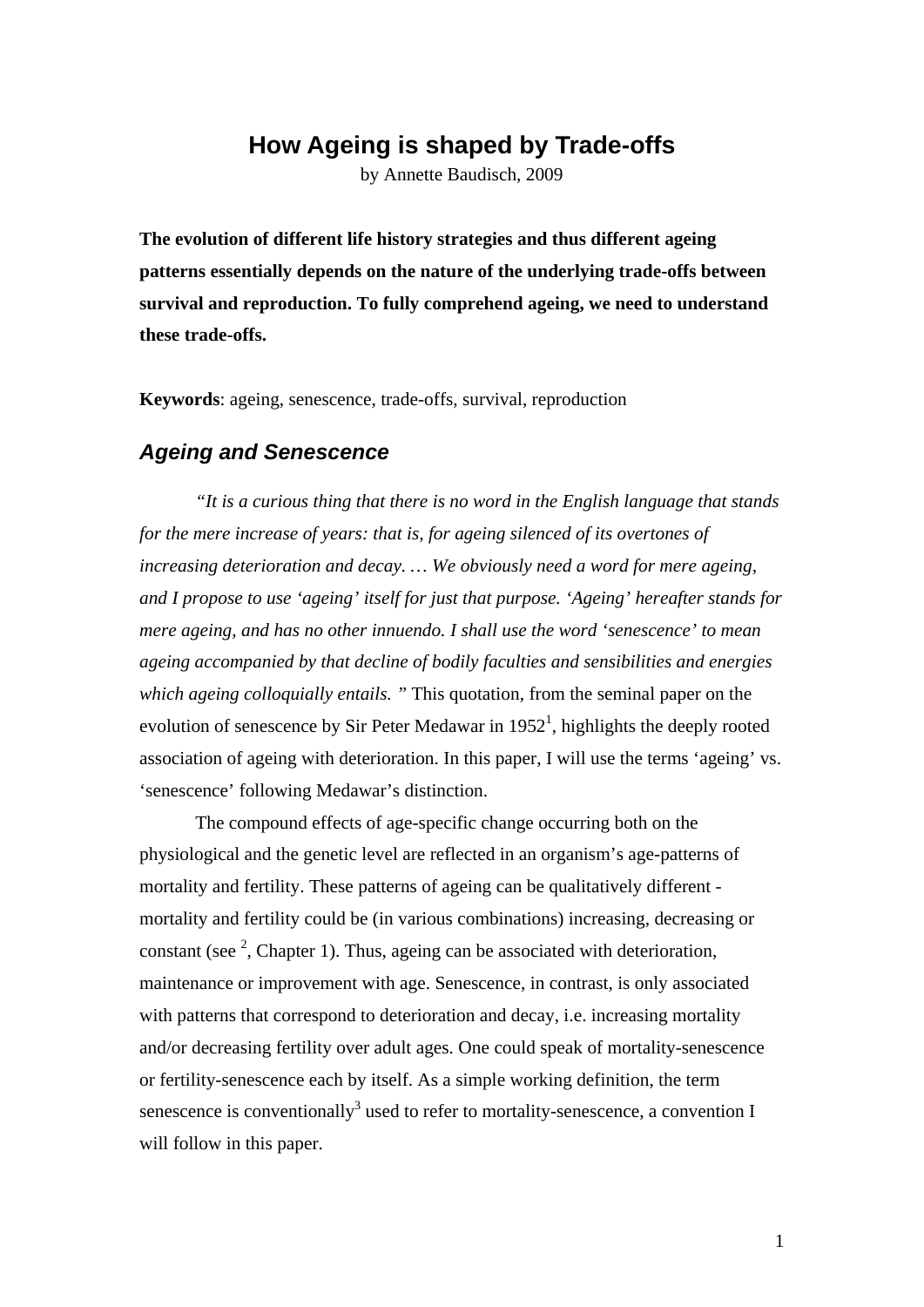Ageing, reflected in the age-patterns of mortality and fertility, is part of the life history strategy of a species. To the extent that the patterns of ageing are shaped by adaptive processes (for a discussion of evolutionary theories of ageing in general, and of adaptive vs. non-adaptive processes shaping ageing in particular see  $^2$ , Chapter 2), a species' pattern of ageing is determined by the species-specific trade-off between survival and reproduction. The more reproduction and the better survival, the higher is reproductive success. Those life history strategies that yield the highest lifetime reproductive success are favoured by Evolution. But a "Darwinian Demon" that exhibits immortality and infinite reproduction does not exist, because high reproduction and survival cannot be attained simultaneously – they compete for resources and entail direct and indirect costs to each other. Trade-offs are essential in studying ageing.

Discussing several theoretical models of the evolution of ageing and senescence, this working paper aims to demonstrate how different assumptions about the trade-off between survival and reproduction lead to qualitatively different conclusions about what ageing patterns are favoured by evolution. Some trade-offs are favourable for the evolution of senescence, other trade-offs are favourable for the evolution of sustenance (constant ageing patterns) or inverse senescence (improving ageing patterns).

### *Trade-offs*

Survival and reproduction require resources and can imply detrimental effects to themselves and/or one another. For example, increasing reproduction at one age may cause damage that reduces or prevents survival and/or reproduction at later ages, e.g. the risk of damage in mating or in producing progeny<sup>4</sup>. Resources that drive survival and reproduction need to be acquired, which entails costs. Given the limited amount of acquired resources, they can either be invested in reproduction or survival. Higher survival often comes at the cost of lower reproduction. Resource acquisition trade-offs<sup>5</sup> in the field of optimal forageing theory<sup>6-8</sup>, resource allocation trade-offs in life history theory<sup>9-13</sup> (for a review see  $^{14}$ , Section 5.3.4) and both allocation and acquisition trade-offs together<sup>15</sup> have been extensively investigated. The models discussed in this paper mostly consider research allocation trade-offs.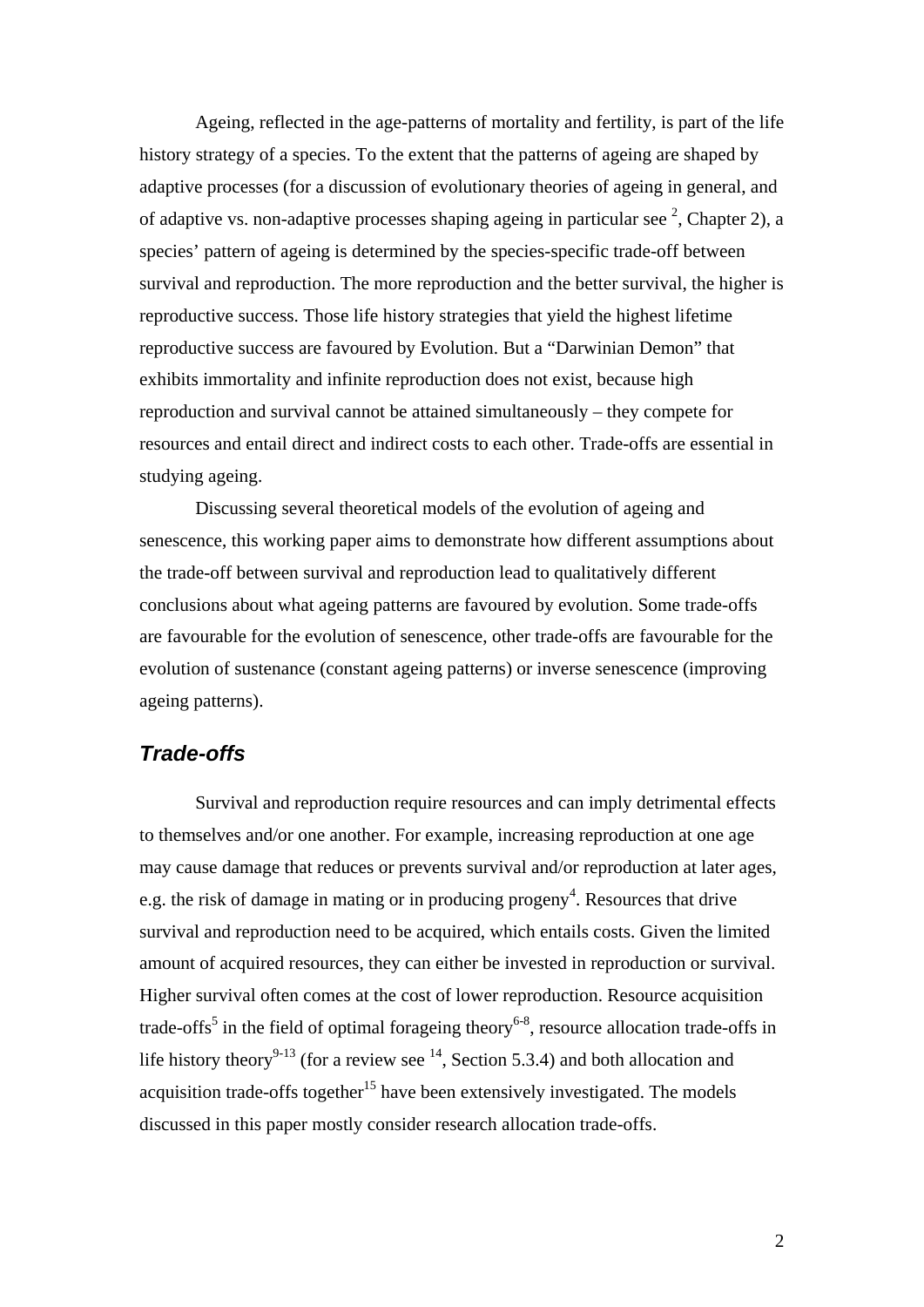Based on the general trade-off between survival and reproduction, many life history models have been developed to understand how life histories are shaped by evolution, applying optimization models<sup>16, 17</sup>. In these models, the evolutionary optimal balance of the trade-off between survival and reproduction yields those agepatterns of mortality and fertility that maximize lifetime reproductive success.

In applying optimization models in biology it is important to remember that *"the concept of an optimum or fittest genotype may be deceptive, since the definition of an optimum is as ephemeral as the environment on which it is based, … it provides us with a powerful tool and is often the only useful model dealing with many biological problems",* which is a quote from the seminal paper by Gadgil and Bossert<sup>10</sup>. When I talk about an optimal life history strategy in this paper, I do it in the spirit of Maynard Smith<sup>18</sup>, who emphasized that " $[t]$ *he role of optimization theories in biology is not to demonstrate that organisms optimize. Rather, they are an attempt to understand the diversity of life*."

In the following discussion of life history optimization models, I will highlight what assumptions about the trade-off between survival and reproduction are responsible for producing qualitatively different patterns of ageing – in particular, what determines whether senescence, sustenance or inverse senescence evolve.

## *Optimization Models of Ageing*

 **Kirkwood and Holliday** Assuming specific functional forms, Kirkwood and Holliday  $19$  (see also  $20$ ) model mortality as increasing and fertility as decreasing exponential function with age depending on a shared parameter, which captures the overall decay of the organism. The larger this parameter, the faster is the decay in both survival and reproduction. Decay can be reduced by repair. The more the organism invests in maintenance, the slower is the decay in both survival and reproduction. Damage can thus be thought of as affecting the overall condition of the organism. The level of maintenance and thus decay is constant with adult age.

 The trade-off between maintenance and reproduction is twofold: The higher the investment in maintenance, 1) the later reproduction starts, and 2) the lower is the initial, highest level of reproduction. Thus, the organism has to wait longer to get less profit per time unit, albeit over a longer period. The organism does not gain increased future reproductive potential by maintaining its physiological conditions but instead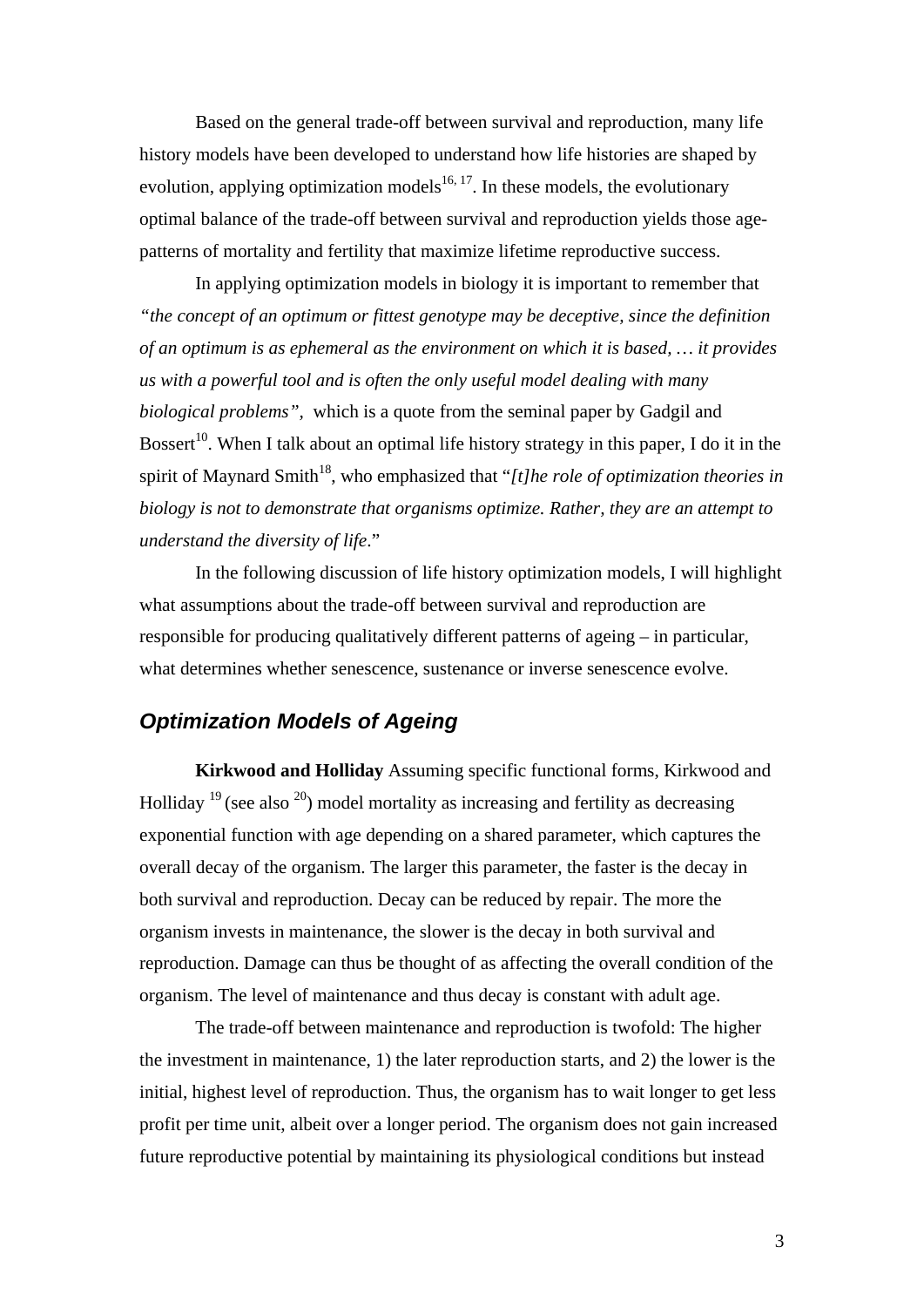faces high costs in terms of late age of maturity and low levels of reproduction. With no prospects of increasing returns to investment in the future, such kind of trade-off favours the evolution of senescence.

 The optimal level of maintenance, corresponding to a population growth rate of zero with all other levels corresponding to negative population growth, was estimated by fitting the model to mouse data. The parameters that fit these data correspond to an optimal strategy of senescence.

 **Abrams and Ludwig** Different from the previous model, Abrams and Ludwig<sup>21</sup> assume no particular functional forms for mortality or fertility. Instead, mortality is defined recursively. At every age, mortality increases by an amount of damage that accumulates. If at some age no damage occurs, mortality remains at its current level. Hence, age-specific mortality is assumed to be non-decreasing. The amount of damage accumulating at every age is assumed to be proportional to fertility, because more damage indicates that resources are diverted from survival to reproduction. Initial fertility at age zero equals zero. Since fertility is proportional to damage, age-specific fertility increases with the amount of damage accumulating at that age. The second derivative of fertility with respect to damage is negative. Though the functional form of fertility is not specified, it is assumed to be fixed, i.e. it is not subject to evolution in this model. The model allows reproduction to occur without damage to accumulate. This is an important feature of the trade-off because it allows parallel reproduction and maintenance of the organism.

 The model is solved deriving the conditions for a maximum in reproductive value at every age with respect to the age-specific accumulation of damage. The endpoint condition depends on whether senescence or non-senescence is evolving. For the case of increasing mortality, the endpoint condition simply corresponds to maximize reproduction at the final age, which is defined as the age when mortality is so high that survival to the next age is negligible. Backward optimization finds the optimal strategy. In the case of non-senescence, mortality and fertility are maintained on a constant level. The dynamic programming equation can thus be solved since reproductive value is constant.

 Abrams and Ludwig find that sustenance can be an optimal life history strategy. Given high age-specific survival, perfect repair is favoured if enough resources are available to ensure parallel reproduction and repair and if the gains in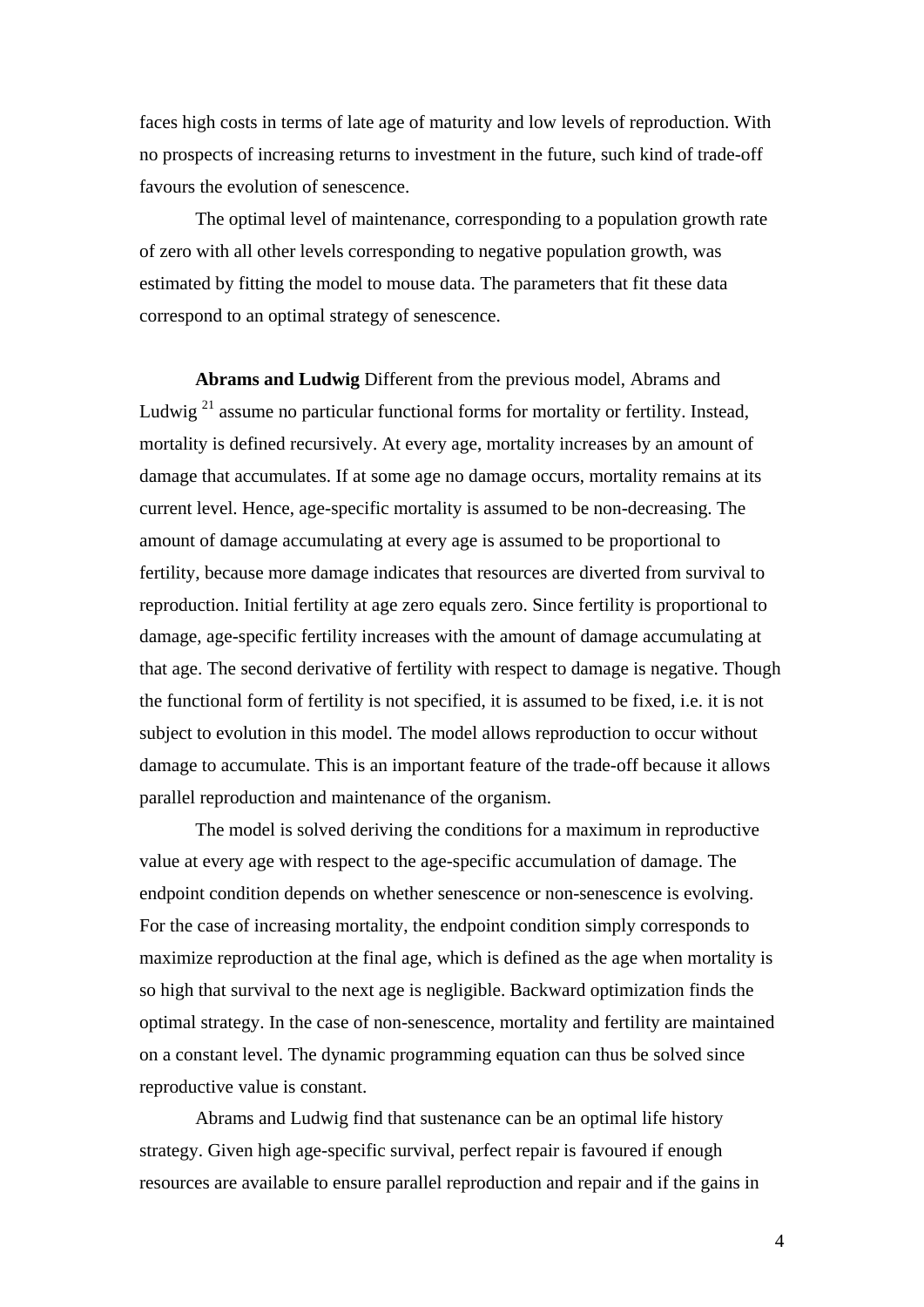reproduction due to the marginal benefits of moving from a "no-damage" to a "damage" strategy are less then the costs of higher mortality. The authors note that this strategy may, however, not be a stable if mechanisms other than the resource allocation strategy could affect mortality. For instance, the non-adaptive process of mutation accumulation<sup>1, 22</sup> could lower age-specific survival down to a point where the high-survival conditions would no longer be met and maintenance would become a suboptimal strategy. In case of senescent strategies, numerical solutions are derived to determine what kind of patterns of fertility in this model imply what optimal patterns of mortality, thereby exploring the nature of the trade-off between reproduction and repair. Alternative model versions are developed.

 The models by Abrams and Ludwigs make a strong case for how alternative assumptions about the trade-off between reproduction and repair can lead to alternative patterns of mortality, including maintenance of the organism. Low risk of death and the option of efficient parallel repair and reproduction promote nonsenescent strategies. Senescent strategies of various shapes are found when reproduction is costly in terms of accumulating damage.

 The range of possible ageing patterns resulting from the Abrams-Ludwig models is wider than in the Kirkwood-Holliday model, because the functional forms of mortality and fertility in the condition for the optimal strategy are not specified. In particular, sustenant ageing patterns are not a priory excluded – the model allows for parallel maintenance (i.e. constant mortality) and non-zero reproduction – and indeed sustenance, in this model, does evolve. Note that the model assumes a direct trade-off between mortality and fertility mediated via a common 'damage' parameter.

**Kozlowski and Cichon** Kozlowski and Cichon<sup>23-26</sup> develop models that optimize resource allocation assuming trade-offs between growth in size, repair of somatic damage and reproduction. As in the Abrams-Ludwig model, mortality is defined recursively being a non-decreasing function of age. At every age, damage accumulates depending on the amount of repair. Repair-effects are modelled nonlinearly. Different to the Abrams-Ludwig model, zero damage accumulation can only be achieved by investing all available energy in repair. Thus, zero damage comes at the costs of zero reproduction. Parallel reproduction and maintenance is thereby excluded, i.e. this specification of the trade-off implies that a non-senescent strategy cannot be evolutionary optimal.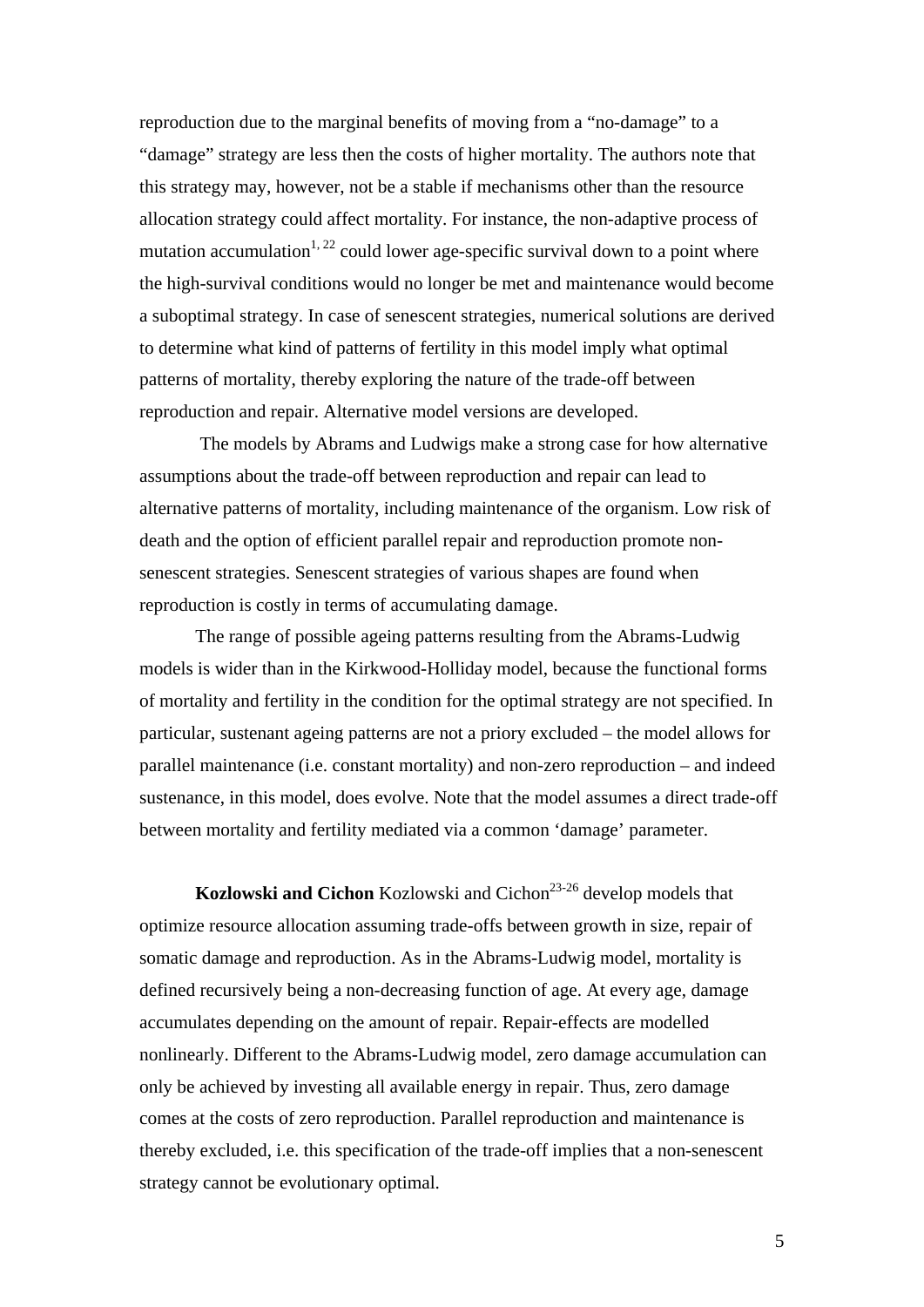In an extended version of this model, Cichon and Kozlowski<sup>25</sup> assume that mortality not only depends on the accumulation of damage, but also on size<sup>a</sup>. As size increases, mortality falls. Growth in size is costly; it competes for resources with repair and reproduction. The trade-off between growth and reproduction is modelled in a linear way, which yields optimal solutions of exclusive growth or reproduction. Therefore this model captures species that stop growing when reproductive life starts. As in their initial models, full repair can only be achieved at the cost of zero reproduction. Optimal strategies therefore correspond to patterns of senescence.

 The model is solved by backward programming, maximizing reproductive value at every age. The endpoint condition is assumed to correspond to the age when the probability of surviving from birth to that age is less than one in a thousand. This maximum lifespan is an outcome of the model. Note that this specification of maximum lifespan implicitly assumes that remaining reproduction after this age, i.e. when less then one in a thousand survive, is negligible. Many trees and fish produce millions of seeds or eggs, and thousands of saplings and baby fish, but only few, i.e. very much less then one in a thousand, survive to large sizes at which reproduction is plentiful. However, since such strategies of parallel growth and reproduction are not favoured by the linear trade-off between reproduction and growth assumed in the model, this should no be a problem here.

 Note that for any optimal life history model of the type discussed in this paper it can be concluded: If there is an age after which future gains in reproduction are zero, then at this age it can never be optimal to invest in maintenance. Instead, it should always be optimal to invest everything that is left into reproduction. Thus the existence of a final age of reproduction makes senescence an inevitable outcome of the model, at least senescence over ages close to this final age. Abrams and Ludwig get around this problem by distinguishing between two possible cases: maintenance vs. senescence. In the maintenance case, the endpoint is simply given by the constant state of the organism reflected in constant birth and death rates and thus a constant reproductive value. In the senescence case, there is no problem assuming a finite age

 $\overline{a}$ 

<sup>&</sup>lt;sup>a</sup> Note that the damage-dependent part of the mortality function is referred to as "senescence" and the size-dependent part is interpreted as capturing "extrinsic mortality". Williams et al. (2006) $^{27}$  discuss various conceptual and methodological issues regarding definitions and measurements in studies of senescence.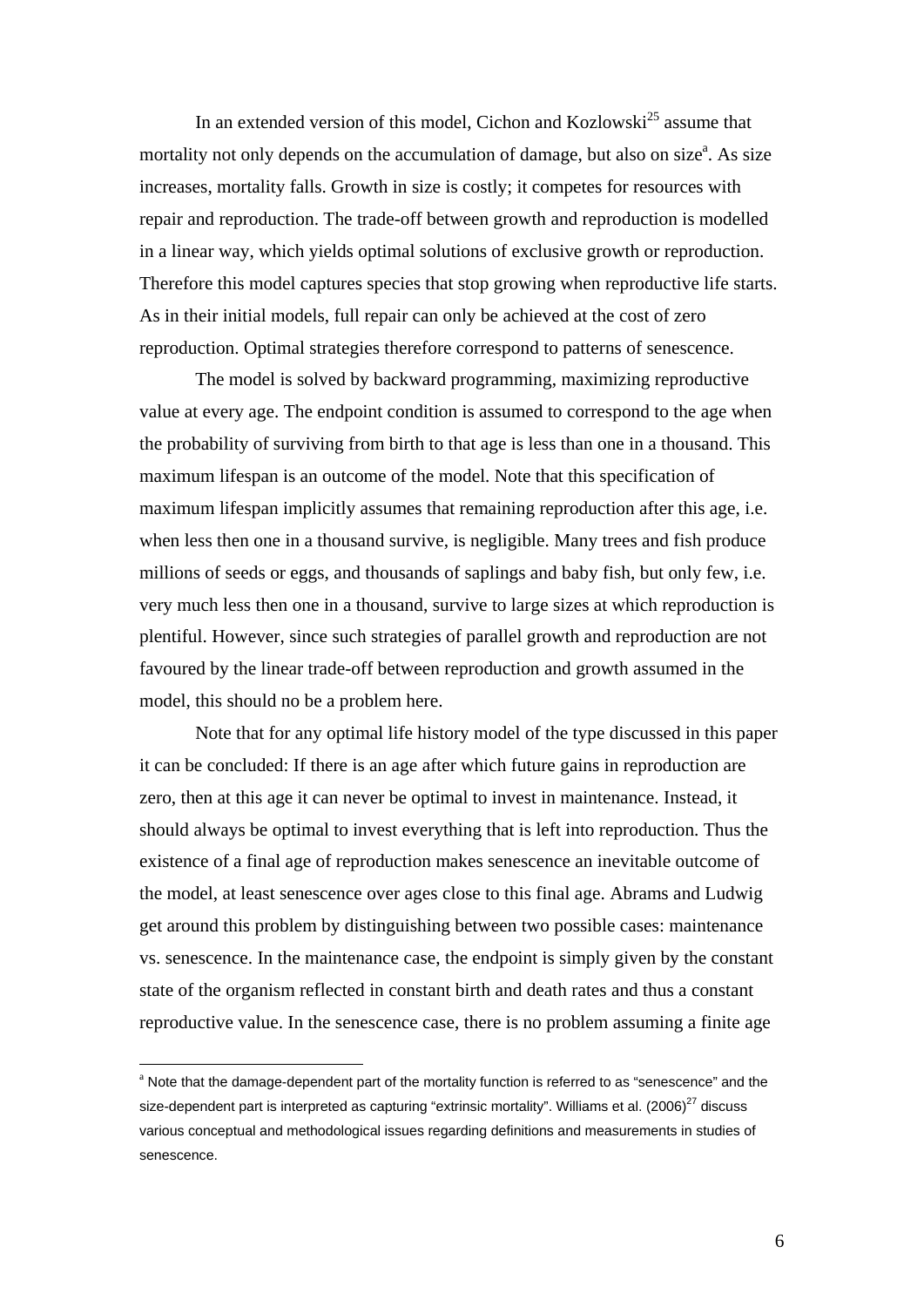because if age-specific mortality increases, there clearly exists an age when survival to the next age becomes negligible and thus reproductive prospects are zero.

 The models by Kozlowski and Cichon find that a variety of life history strategies can be optimal ranging from fast to slow senescent, from short to long lifespan. All strategies, as implied by the trade-offs assumed, correspond to patterns of determinate growth and increasing mortality across adult life. Senescence is the only possible ageing pattern that results from this model, since mortality is assumed to be a non-decreasing function and constant mortality can only be achieved at the cost of zero reproduction – mortality must increase. Note another factor that makes investment in future reproduction and survival sub-optimal: reproduction is constrained from increasing significantly in the future. Since reproduction is assumed to be proportional to an organism's size and since the linear trade-off between growth and reproduction implies that optimal strategies correspond to trajectories of exclusive growth and reproduction – growth ceases when reproduction begins – the size at reproductive maturity sets a limit to future reproductive potential.

**Mangel and Munch<sup>28, 29</sup>** Initially developed to predict the evolution of compensatory growth<sup>28</sup>, Munch and Mangel<sup>29</sup> present an optimization model to explain mortality patterns at pre-reproductive ages. Different to the models described above, the trade-off between mortality and fertility is not direct, but is instead mediated via physiological variables – size and damage. They describe the state of an organism at every age. Mortality is inversely related to size and proportional to the level of damage. The change in size and damage over time is regulated by to the amount of foraging activity which is to be optimized. Mortality from predation increases with increasing foraging activity. The trade-offs in this model thus include energy acquisition costs.

 More activity leads to higher energy intake that increases the total amount of energy available for growth and the repair of damage, but more activity also increases the risk of predation and the level of metabolism. Metabolism causes damage and requires energy. Growth increases size. A larger size lowers the risk of death and raises the ability to take in energy intake, but being big requires more energy for repair and higher levels of metabolism. Most trade-offs are nonlinear, the functional forms assumed are motivated by the mass scaling of West, Brown and Enquist<sup>30</sup>.

7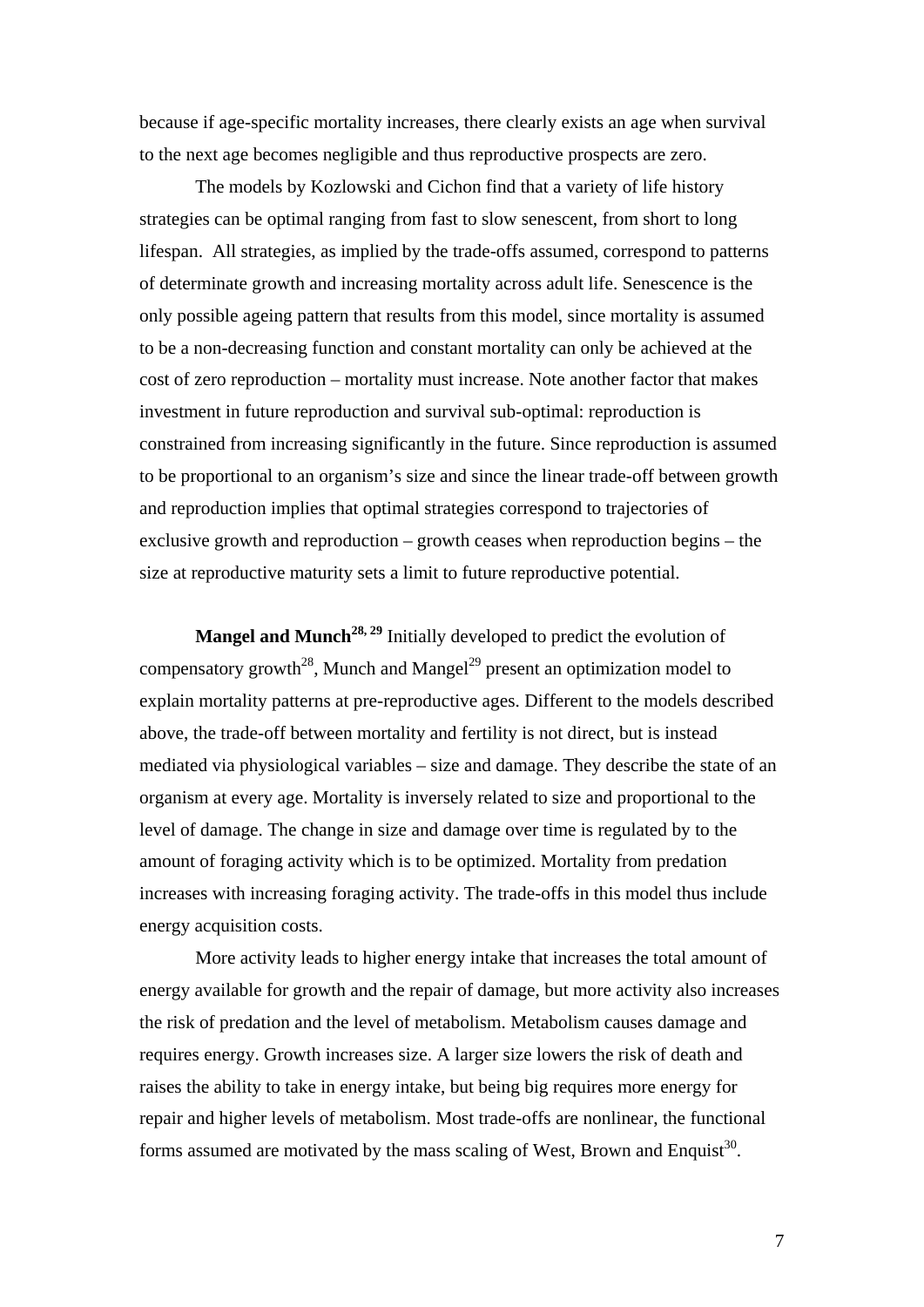Parameters have mechanistic interpretations and most of them are theoretically measurable.

 The model is solved backwards via a dynamic programming equation seeking the level of activity that maximized reproductive value at every age. The endpoint is assumed to be the onset of reproduction. Residual reproductive value at maturity is assumed to be proportional to size and inversely related to damage. The model is analyzed across a wide range of parameters adopting a Monte Carlo approach.

 Though not studying patterns over adult ages, i.e. ages when senescence could occur, this model provides insights into the evolution of ageing across juvenile ages. The model results show that mortality patterns across juvenile ages can be diverse, ranging from declining to broadly u-shaped trajectories. This diversity of results is enabled by the flexible nature of the assumed trade-offs. Trade-offs link reproduction and survival via physiological variables, are nonlinear and do not a priori constrain mortality or fertility to be increasing or decreasing functions with age. The model by Mangel and Munch highlights the power of a state-based approach in modeling mortality and fertility.

 **Vaupel, Baudisch and colleagues2, 31** Similar to the model by Mangel and Munch, Vaupel and colleagues assume that mortality, fertility and growth are determined by an organism's physiological state. A "larger" state implies lower mortality and more resources available for maintenance, growth and reproduction, but also higher costs of maintenance. The change in state is driven by the balance between damage and repair. Physiological state can improve, deteriorate or remain the same over adult ages, depending on the allocation of resources between growth and reproduction. Damage occurs proportionally to the level of the state variable. Damage that occurs can be repaired. Thus, damage accumulation in this model is not inevitable.

 We developed different models by alternative specification of the state variable. The simplest, first model is solved applying optimal control theory, the other models are solved using dynamic programming as done in the models discussed above: the optimal patterns of mortality and fertility result from the optimal resource allocation schedule over the course of life, which maximizes lifetime reproductive success. Different to the previous models, the endpoint condition is state specific. Energy in the final state is equal to zero: mortality is therefore infinite and remaining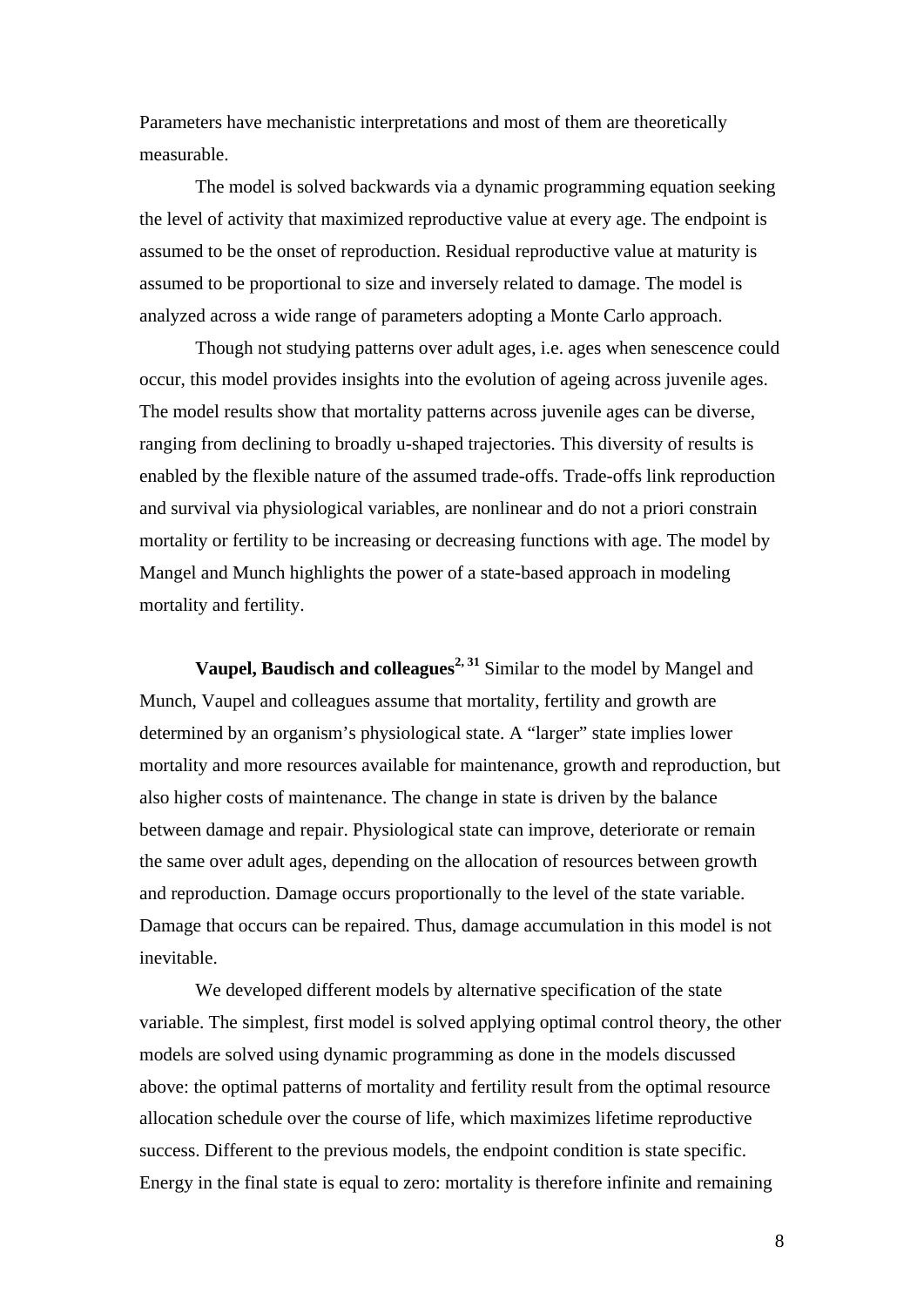reproduction is zero. The optimal strategy is found following a backward procedure from final to initial state. At every level of state the fraction of energy allocated to repair (as opposed to reproduction) is optimized.

 The models find that age-patterns of mortality and fertility can be diverse. They can go up, down, or remain constant over adult ages. Thus besides senescence, sustenance and inverse senescence – life histories of maintenance and improvement – can be optimal.

 The models by Vaupel, Baudisch and colleagues are the first that are capable to embrace the full scope of ageing patterns over adult ages. Whether or not senescence is the optimal strategy crucially depends on the shape of the trade-off between reproduction and maintenance. In our vitality model<sup>2</sup>, concave trade-offs lead to inverse senescence, linear trade-offs lead to sustenance and convex trade-offs lead to senescence. These results strongly motivate future investigation of the shape of the survival-reproduction trade-offs.

### *Conclusion*

 The models presented in this paper demonstrate how model assumption about the trade-off between survival and reproduction determine the range of predicted possible ageing patterns. Crucial points in the model assumptions are linearity vs. non-linearity in the trade-offs, inclusion or exclusion of mediating variables that determine either or both mortality and fertility, endpoint conditions of the problem's time-horizon, future returns to current investment reflected in the potential for indeterminate growth, and constraints on the qualitative shape of mortality and fertility patterns.

 The aim of this paper was to highlight the important role of trade-offs in shaping ageing, using several optimization models of ageing as examples. Other models not discussed here have been developed to study the evolution of ageing  $(e.g.,<sup>32-35</sup>)$  that incorporate different variables and processes like intergenerational transfers<sup>32, 33</sup> or density dependence<sup>34</sup>. Processes like intra- and inter-species resource transfers, density dependent population regulation, sexual selection, competition, environmental variability, migration – the list goes on – affect ageing. Species differ with respect to uncountable characteristics, and we do not yet understand what characteristics are essential to include in models of ageing for different kinds of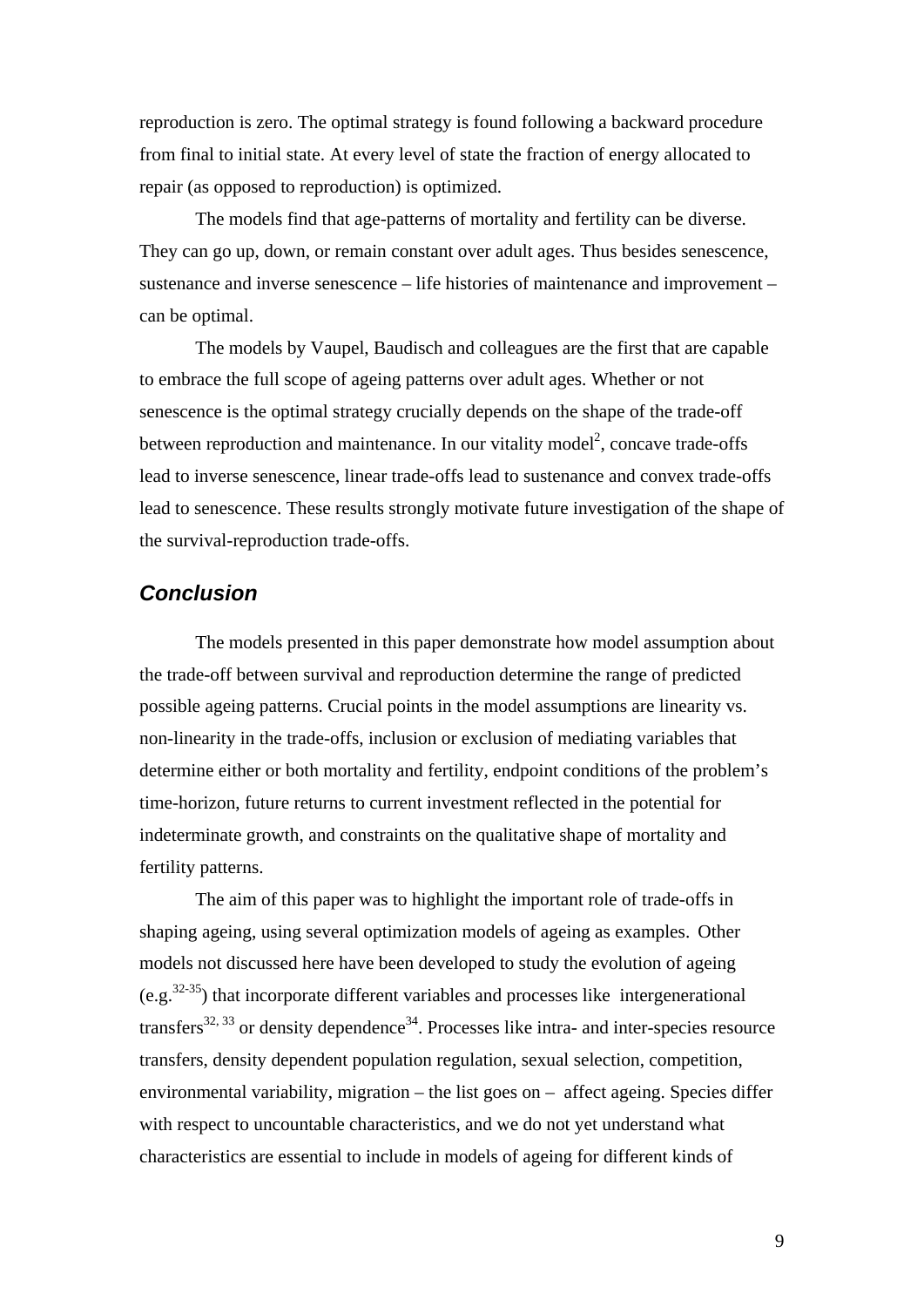organisms. Studying different models of ageing for different species including different types of trade-offs will enhance understanding of the evolution of ageing across the tree of life.

### *Acknowledgement*

I am grateful for many insightful discussions with and feedback from James W. Vaupel, Linda Partridge, and Jessica Metcalf.

#### *References*

- 1. Medawar, P.B. An Unsolved Problem of Biology, in *Uniqueness of the Individual* 44-70 (H.K. Lewis, London; 1952).
- 2. Baudisch, A. *Inevitable Senescence? Contributions to evolutionarydemographic theory*. (Springer, Berlin, Heidelberg; 2008).
- 3. Finch, C.E. *Longevity, senescence, and the genome*. (1990).
- 4. Sgro, C.M. & Partridge, L. A delayed wave of death from reproduction in Drosophila. *Science* **286**, 2521-2524 (1999).
- 5. Van Noordwijk, A.J. & De Jong, G. Acquisition and allocation of resources their influence on variation in life history tactics. *American Naturalist* **128**, 137-142 (1986).
- 6. Charnov, E.L. Optimal foraging, marginal value theorem. *Theoretical Population Biology* **9**, 129-136 (1976).
- 7. Pyke, G.H., Pulliam, H.R. & Charnov, E.L. Optimal foraging selective review of theory and tests. *Quarterly Review of Biology* **52**, 137-154 (1977).
- 8. Stephens, D.W., Krebs, J.R., Stephens, D.W. & Krebs, J.R. Foraging theory. *Foraging theory.*, i-xiv, 1-247 (1986).
- 9. Charlesworth, B. & Leon, J.A. Relation of reproductive effort to age. *American Naturalist* **110**, 449-459 (1976).
- 10. Gadgil, M. & Bossert, W.H. Life Historical Consequences of Natural Selection. *The American Naturalist* **104**, 1-24 (1970).
- 11. Leon, J.A. Life histories as adaptive strategies. *Journal of Theoretical Biology* **60**, 301-335 (1976).
- 12. Pianka, E.R. & Parker, W.S. Age-specific reproductive tactics. *American Naturalist* **109**, 453-464 (1975).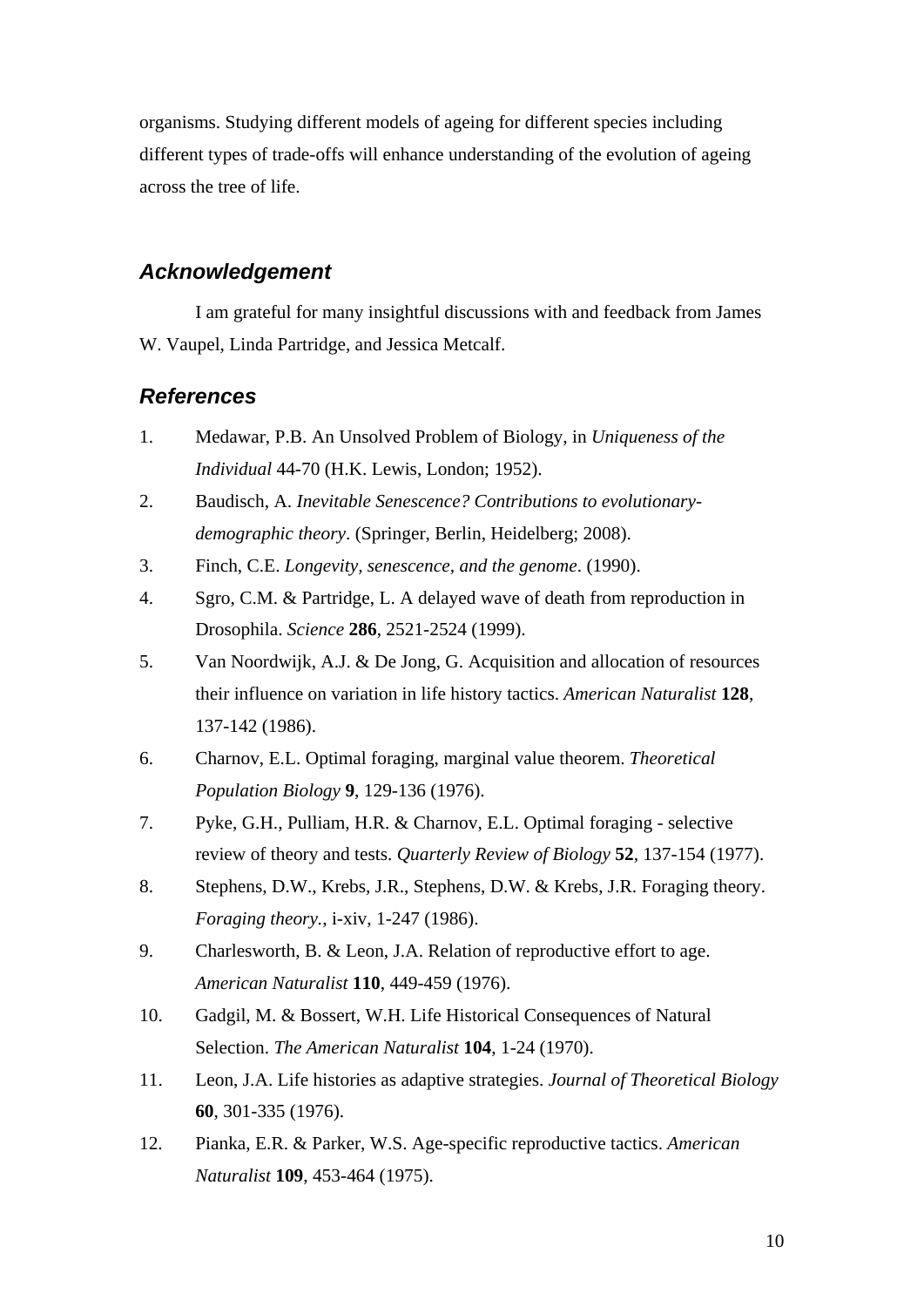- 13. Schaffer, W.M. Selection for optimal life histories: The effects of age structure. *Ecology* **55**, 291-303 (1974).
- 14. Charlesworth, B. Evolution in age structured populations. *Cambridge Studies in Mathematical Biology* **13**, i-xiii, 1-306 (1994).
- 15. De Jong, G. & Van Noordwijk, A.J. Acquisition and allocation of resources genetic covariances selection and life histories. *American Naturalist* **139**, 749- 770 (1992).
- 16. Roff, D.A. *Life history evolution*. (2002).
- 17. Stearns, S.C. *The evolution of life histories*. (1992).
- 18. Smith, J.M. Optimization theory in evolution. *Annual Review of Ecology and Systematics* **9**, 31-56 (1978).
- 19. Kirkwood, T.B.L. & Holliday, R. Aging as a consequence of natural selection. *Bittles, a. H. and K. J. Collins (Ed.). Symposia of the Society for the Study of Human Biology, 25. the Biology of Human Ageing; Joint Symposium of the Society for the Study of Human Biology and the British Society for Research in Ageing, London, England, Apr. 1984. Viii+280p. Cambridge University Press: Cambridge, England; New York, N.Y., USA. Illus*, 1-16 (1986).
- 20. Kirkwood, T.B.L. & Rose, M.R. Evolution of senescence late survival sacrificed for reproduction. *Philosophical Transactions of the Royal Society of London Series B-Biological Sciences* **332**, 15-24 (1991).
- 21. Abrams, P.A. & Ludwig, D. Optimality theory, Gompertz' law, and the disposable soma theory of senescence. *Evolution* **49**, 1055-1066 (1995).
- 22. Hamilton, W.D. Moulding of senescence by natural selection. *Journal of Theoretical Biology* **12**, 12-& (1966).
- 23. Cichon, M. Evolution of longevity through optimal resource allocation. *Proceedings of the Royal Society of London Series B-Biological Sciences* **264**, 1383-1388 (1997).
- 24. Cichon, M. Diversity of age-specific reproductive rates may result from ageing and optimal resource allocation. *Journal of Evolutionary Biology* **14**, 180-185 (2001).
- 25. Cichon, M. & Kozlowski, J. Ageing and typical survivorship curves result from optimal resource allocation. *Evolutionary Ecology Research* **2**, 857-870 (2000).